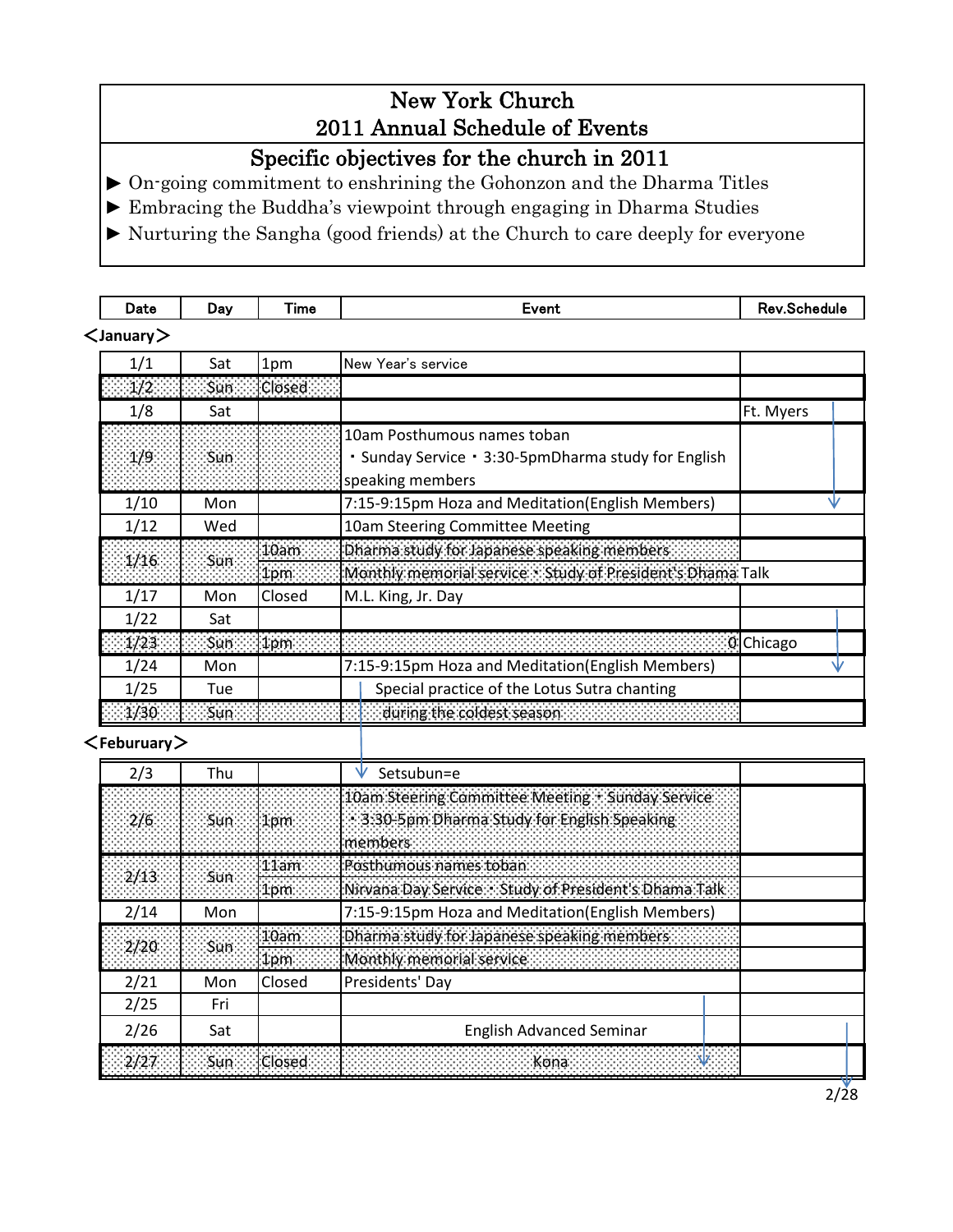#### <**March**>

5/8 Sun 1pm

| 10am Steering Committee Meeting PRissho Kosei-kai<br>Foundation Day : Study of President's Dhama Talk<br>1pm<br>3:30-5pm Dharma Study for English Speaking<br>members and contact the contact of the contact of the contact of the contact of the contact of the contact of |         |
|-----------------------------------------------------------------------------------------------------------------------------------------------------------------------------------------------------------------------------------------------------------------------------|---------|
| 3/11<br>Fri                                                                                                                                                                                                                                                                 |         |
| 3/12<br>RKINA<br>Sat                                                                                                                                                                                                                                                        | 法人責任者会議 |
| 教会長会議<br>11am Posthumous names toban Sunday Service<br>3/13<br><b>Sun</b>                                                                                                                                                                                                   |         |
| 7:15-9:15pm Hoza and Meditation(English Members)<br>3/14<br>Mon                                                                                                                                                                                                             |         |
| Dharma study for Japanese speaking members<br>3/20<br>Sun                                                                                                                                                                                                                   |         |
| Special Springtime Memorial Service                                                                                                                                                                                                                                         |         |
| 3/26<br>Sat                                                                                                                                                                                                                                                                 |         |
| 3/27<br>Sun<br><b>Closed</b><br>Chicago                                                                                                                                                                                                                                     |         |
| 7:15-9:15pm Hoza and Meditation(English Members)<br>3/28<br>Mon                                                                                                                                                                                                             |         |

◎ "To renew his visa, Rev. Kamiya will temporarily return to Japan in March."

| $\langle$ April $>$ |            |               |                                                                                                           |          |
|---------------------|------------|---------------|-----------------------------------------------------------------------------------------------------------|----------|
| 4/1                 | Fri        |               |                                                                                                           |          |
| 4/2                 | Sat        |               | Dojyo Duty for Boston Members                                                                             |          |
|                     |            |               | 10am Steering Committee Meeting Buddha's                                                                  |          |
| 4/3                 | <b>Sun</b> | 1pm           | <b>Market 3:30-5pm Dharma Study for English</b><br>Birthday<br>Speaking members                           |          |
| 4/5                 | Tue        |               |                                                                                                           |          |
| 4/6                 | Wed        |               | <b>Missionary Caravan</b>                                                                                 |          |
| 4/9                 | Sat        |               | 11am-4pm PST time Online Seminar on Internet Ministry                                                     |          |
| 4/10                | Sun        | 1pm           | Memorial Svs for Co-founder Myoko · Sunday<br>Service + Study of President's Dhama Talk                   |          |
| 4/11                | Mon        |               | 7:15-9:15pm Hoza and Meditation(English Members)                                                          |          |
| 4/14                | Thu        |               |                                                                                                           |          |
|                     |            | 10am          | Dharma study for Japanese speaking members                                                                |          |
| 4/17                | Sun        | 1pm           | Monthly memorial service.                                                                                 |          |
| 4/23                | Sat        |               |                                                                                                           |          |
| 4/24                | Sun        | <b>Closed</b> |                                                                                                           | Chicago  |
| 4/25                | Mon        |               | 7:15-9:15pm Hoza and Meditation(English Members)                                                          |          |
| 4/26                | Tue        |               |                                                                                                           |          |
| 4/28                | Thu        |               | All US Leaders' Training                                                                                  |          |
| 4/29                | Fri        |               | //Adv Grad/equivalent                                                                                     |          |
| 4/30                | Sat        |               | at Oklahoma                                                                                               | Oklahoma |
| $<$ May $>$         |            |               |                                                                                                           |          |
| 5/1                 | Sun        | 1pm           | 10am Steering Committee Meeting Sunday Service<br>3:30-5pm Dharma Study for English Speaking.<br>members. |          |

Monthly memorial service ・Study of President's

Dhama Talk・Mother's Day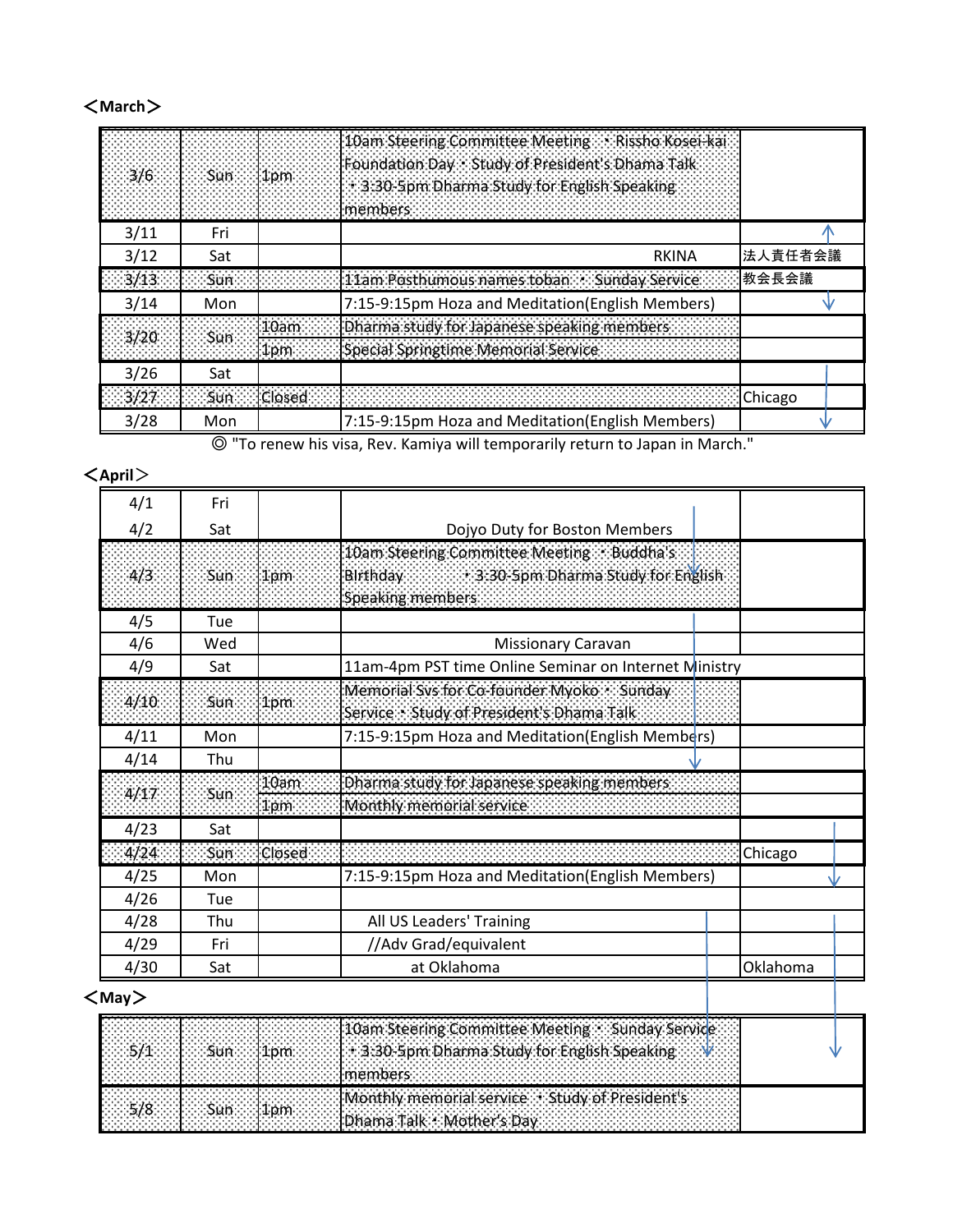| 5/9  | Mon |        | 7:15-9:15pm Hoza and Meditation(English Members)                                                           |                                 |
|------|-----|--------|------------------------------------------------------------------------------------------------------------|---------------------------------|
| 5/13 | Fri |        |                                                                                                            | <b>Buddhist &amp; Christian</b> |
| 5/14 | Sat |        |                                                                                                            | Dialogue NY Garrison            |
|      |     |        | Dam <b>Denama study for Japanese speaking members</b>                                                      |                                 |
|      |     |        | pm Special service to bless drivers and vehicles                                                           |                                 |
| 5/20 | Fri |        |                                                                                                            |                                 |
| 5/21 | Sat |        | Leaders' seminar for Japanese                                                                              |                                 |
|      |     |        | 35/2233 30633 (Closed 333) 333 at LA church 3333 3333 3333 3333 3333 3333                                  |                                 |
| 5/23 | Mon |        | 7:15-9:15pm Hoza and Meditation(English Members)                                                           |                                 |
| 5/28 | Fri |        |                                                                                                            |                                 |
|      |     |        | $\sim$ 5/29 $\sim$ $\sim$ 50n $\sim$ 11pm $\sim$ 11 am Posthumous names toban $\sim$ Sunday Service $\sim$ | <b>Chicago</b>                  |
| 5/30 | Mon | Closed | <b>Memorial Day</b>                                                                                        |                                 |

<**June**>

|      | $6/5$ Sun 1pm  |               | 10am Steering Committee Meeting · Memorial service<br>for unborn babies < 3:30-Spm Dharma Study for English<br>Speaking members and contact the speaking members |           |  |
|------|----------------|---------------|------------------------------------------------------------------------------------------------------------------------------------------------------------------|-----------|--|
| 6/11 | Sat            |               |                                                                                                                                                                  | Ft. Myers |  |
|      | $6/12$ Sun 1pm |               | 11am Posthumous names toban Sunday<br>Service : Study of President's Dhama Talk                                                                                  |           |  |
| 6/13 | Mon            |               | 7:15-9:15pm Hoza and Meditation(English Members)                                                                                                                 |           |  |
| 6/19 |                | 10am          | Dharma study for Japanese speaking members                                                                                                                       |           |  |
|      |                | 1nm           | Monthly memorial service and contact the contact of                                                                                                              |           |  |
| 6/20 | Mon            |               |                                                                                                                                                                  |           |  |
| 6/26 | Sun            | <b>Closed</b> |                                                                                                                                                                  | Japan     |  |
| 6/27 | Mon            |               | 7:15-9:15pm Hoza and Meditation(English Members)                                                                                                                 |           |  |

## <**July**>

| 7/3  | <b>Sun</b> | Closed        |                                                                                                                                                                                  |               |
|------|------------|---------------|----------------------------------------------------------------------------------------------------------------------------------------------------------------------------------|---------------|
| 7/4  | Mon        | Closed        | Closed Independence Day                                                                                                                                                          | ٦V            |
| 7/9  | Sat        |               |                                                                                                                                                                                  | <b>Boston</b> |
| 7/10 | Sun        | 1pm           | 11am Posthumous names toban - Memorial Sys for Co-<br>founder Myoko - Sunday Service - Study of President's<br>Dhama Talk 3:30-5pm Dharma Study for English<br>Speaking members. |               |
| 7/11 | Mon        |               | 7:15-9:15pm Hoza and Meditation(English Members)                                                                                                                                 |               |
| 7/13 | Wed        |               | 10am Steering Committee Meeting                                                                                                                                                  |               |
| 7/14 | Thu        |               | English Leader                                                                                                                                                                   |               |
| 7/15 | Fri        |               | Training in Tokyo                                                                                                                                                                |               |
| 7/17 | Sun        | 10am          | Dharma study for Japanese speaking members.                                                                                                                                      |               |
|      |            | 1pm           | Urabon e (Ullambana) Annual Memorial Service for Ancestors                                                                                                                       |               |
| 7/22 | Fri        |               | West coast Members' English Seminar                                                                                                                                              |               |
| 7/23 | Sat        |               | at Seattle Branch                                                                                                                                                                |               |
| 7/24 | <b>Sun</b> | <b>Closed</b> |                                                                                                                                                                                  | Chicago       |
| 7/25 | Mon        |               | 7:15-9:15pm Hoza and Meditation(English Members)                                                                                                                                 | ۱ı            |
| 7/31 | Sun        | 1pm           | <b>Sunday Service</b>                                                                                                                                                            |               |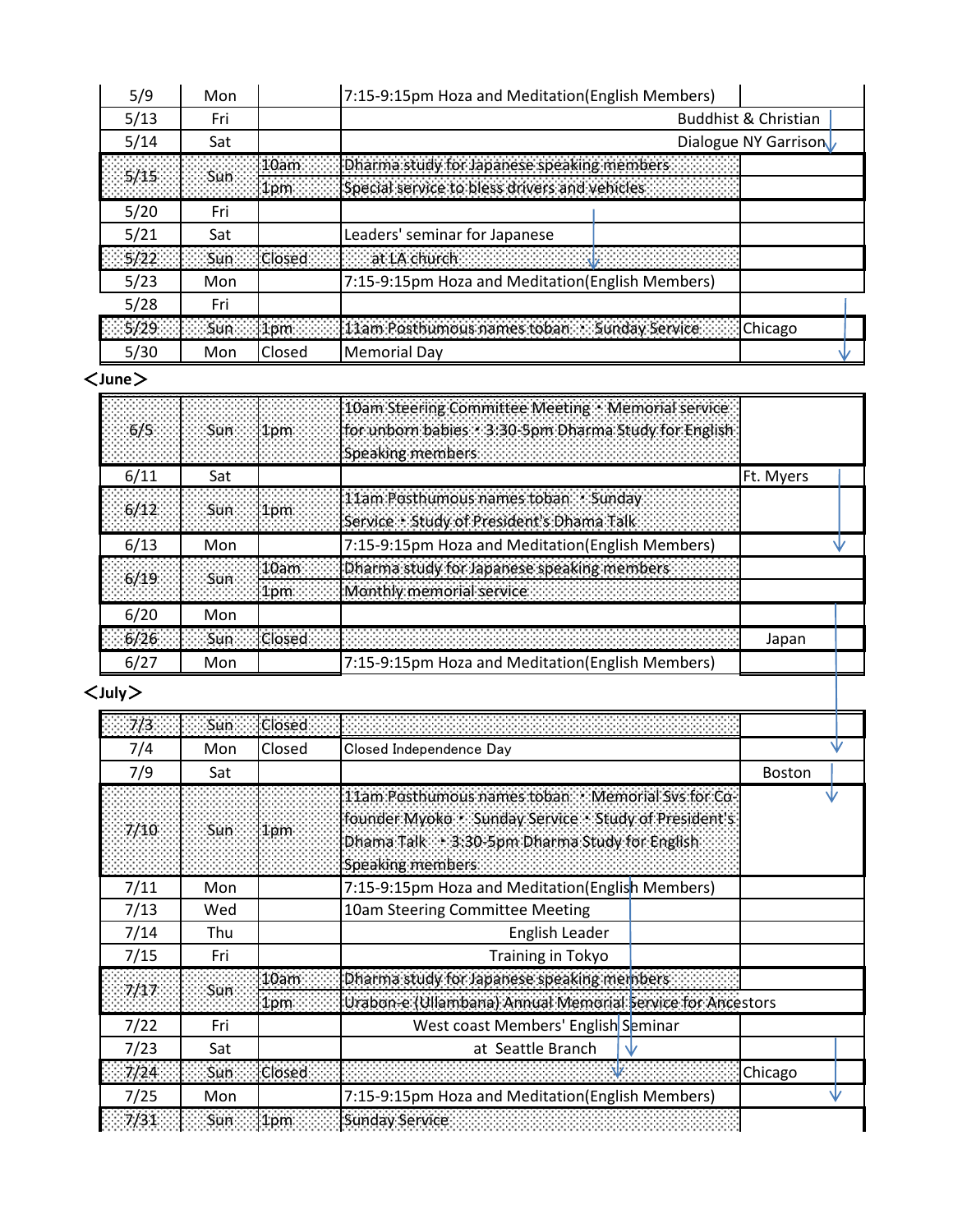| 8/7  | sun Sun | $1$ pm          | 10am Steering Committee Meeting Sunday<br>Service 3:30-5pm Dharma Study for English Speaking<br>members |               |  |
|------|---------|-----------------|---------------------------------------------------------------------------------------------------------|---------------|--|
| 8/8  | Mon     |                 | 7~9:30pm Theme Seminar (English)                                                                        |               |  |
| 8/13 | Sat     |                 |                                                                                                         | <b>Boston</b> |  |
| 8/14 | Sun     | 1 <sub>pm</sub> | 11am Posthumous names toban Sunday<br>Service Study of President's Dhama Talk                           |               |  |
| 8/18 | Thu     |                 |                                                                                                         |               |  |
| 8/19 | Fri     |                 | <b>Youth Seminer</b>                                                                                    |               |  |
| 8/20 | Sat     |                 | Los Angels                                                                                              |               |  |
| 8/21 | Sun     | 10am            | Dharma study for Japanese speaking inembers<br>Monthly memorial service and all all services and        |               |  |
| 8/22 | Mon     |                 | 7:15-9:15pm Hoza and Meditation(English Members)                                                        |               |  |
| 8/27 | Sat     |                 |                                                                                                         |               |  |
| 8/28 | Sun     | Closed          |                                                                                                         | Chicago       |  |
| 8/29 | Mon     |                 |                                                                                                         |               |  |

# <**August**>

◎ 8/3-10/5 Online Buddhism Study (Wednesdays)

# <**September**>

| 9/2  | Fri |                  |                                                                                      |                       |
|------|-----|------------------|--------------------------------------------------------------------------------------|-----------------------|
| 9/3  | Sat |                  |                                                                                      | UN/DPI                |
| 9/4  | Sun | 1 <sub>pm</sub>  | Sunday Service 3:30-5pm Dharma Study for English<br>Speaking members                 | <b>Annual Meeting</b> |
| 9/5  | Mon | Closed           | Labor Day                                                                            | Germany               |
| 9/6  | Tue |                  |                                                                                      |                       |
| 9/10 | Sat | 1pm              | Memorial Service for Co-Founder Myoko<br>Study of President's Dhama Talk<br>Naganuma |                       |
| 9/11 | Sun | 1pm              | 10am Posthumous names toban:<br>9/11<br>Memorial Service                             |                       |
| 9/12 | Mon | Closed           |                                                                                      |                       |
| 9/14 | Wed |                  | 10am Steering Committee Meeting                                                      |                       |
| 9/16 | Fri |                  |                                                                                      |                       |
| 9/17 | Sat |                  | Dojyo Duty for Florida                                                               |                       |
| 9/18 | Sun | 10 <sub>am</sub> | Dharma study for Japanese speaking members.                                          |                       |
|      |     | 1pm              | Special Autumntime Memorial Service V                                                |                       |
| 9/19 | Mon |                  |                                                                                      |                       |
| 9/25 | Sun |                  |                                                                                      | Japan                 |
| 9/26 | Mon |                  | 7:15-9:15pm Hoza and Meditation(English Members)                                     |                       |
| 9/30 | Fri |                  |                                                                                      |                       |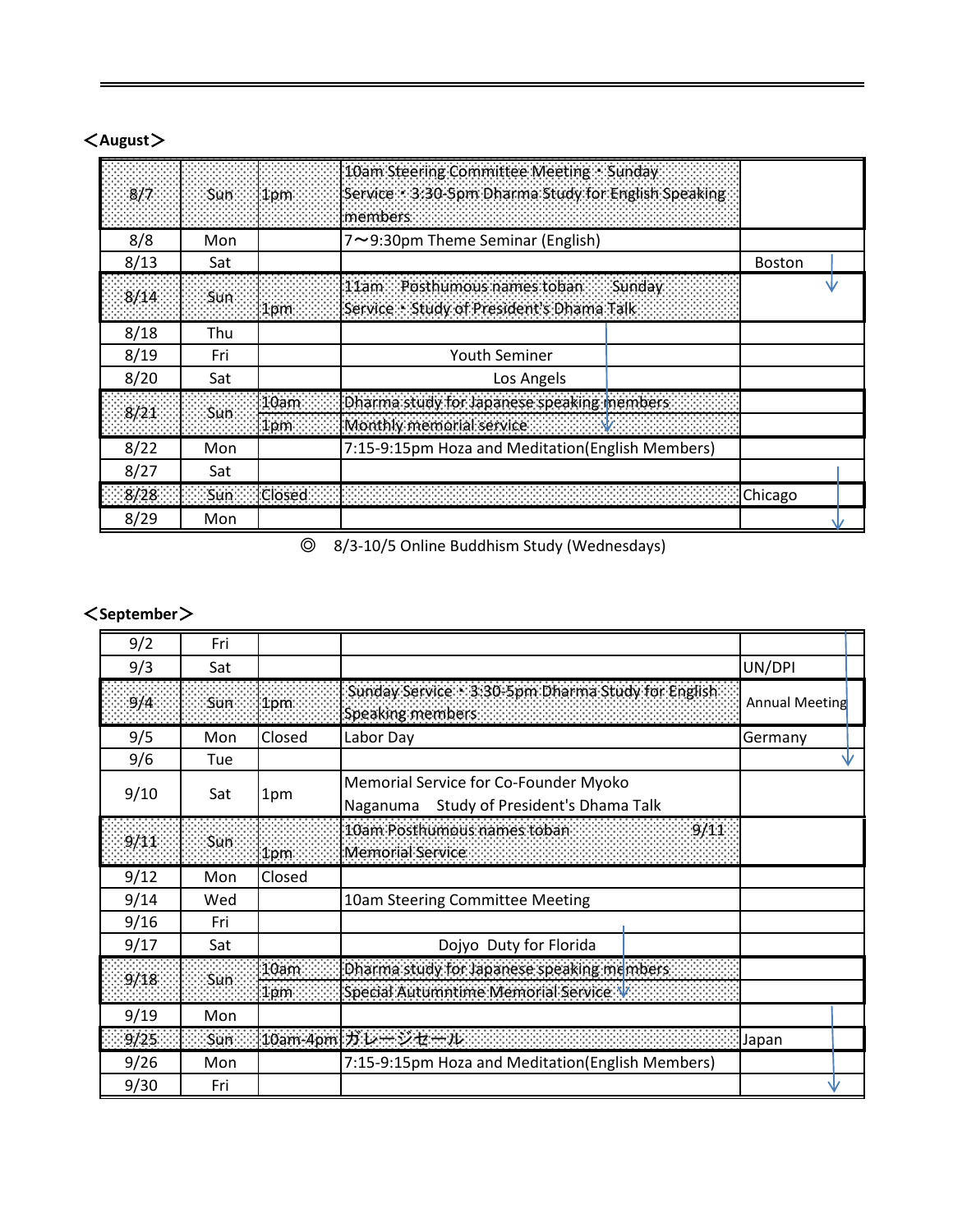#### <**October**>

| 10/2<br>ngilis. | Sun : | $1$ pm<br>Tarihin M | 10am Steering Committee Meeting . Memorial Service<br>for Founder Niwano 3:30-5pm Dharma Study<br>for English Speaking members |                      |  |
|-----------------|-------|---------------------|--------------------------------------------------------------------------------------------------------------------------------|----------------------|--|
| 10/8            | Sat   |                     |                                                                                                                                | Ft.Myers             |  |
| 10/9            | Sun   | 1pm                 | 11am Posthumous names toban > Sunday<br>Service : Study of President's Dhama Talk                                              |                      |  |
| 10/10           | Mon   | Closed              | <b>Columbus Day</b>                                                                                                            |                      |  |
| 10/16           | Sun   | 10am<br>1pm         | Dharma study for Japanese speaking members<br>Monthly memorial service                                                         |                      |  |
| 10/21           | Fri   |                     |                                                                                                                                |                      |  |
| 10/22           | Sat   |                     | <b>English Advanced Seminar</b>                                                                                                |                      |  |
| 10/23           | Sun   |                     | <b>Albert College State Advication College State</b>                                                                           |                      |  |
| 10/24           | Mon   |                     | 7:15-9:15pm Hoza and Meditation(English Members)                                                                               |                      |  |
| 10/28           | Fri   |                     |                                                                                                                                |                      |  |
| 10/29           | Sat   |                     |                                                                                                                                | The Spirit of Assigi |  |
| 10/30           | Sun   | Closed              | NY Garrison                                                                                                                    |                      |  |

## <**November**>

| 11/6  | Sun  | 1pm    | 10am Posthumous names toban<br>Sunday Service Study of President's Dhama Talk<br>3:30-Spm Dharma Study for English Speaking.<br>members |                  |  |
|-------|------|--------|-----------------------------------------------------------------------------------------------------------------------------------------|------------------|--|
| 11/9  | Wed  |        | 10am Steering Committee Meeting                                                                                                         |                  |  |
| 11/11 | Fri  |        |                                                                                                                                         |                  |  |
| 11/13 |      | 10am   | Dharma study for Japanese speaking members                                                                                              |                  |  |
|       | Sun. | 1pm    | Commemorative Service for Founder's Date of Birth                                                                                       | Japan            |  |
| 11/14 | Mon  |        | 7:15-9:15pm Hoza and Meditation(English Members)                                                                                        | <b>HQ Leader</b> |  |
| 11/20 | Sun  | 10am   | Dharma study for Japanese speaking members                                                                                              | Meeting          |  |
|       |      | 1pm    | Monthly memorial service                                                                                                                |                  |  |
| 11/23 | Wed  |        | 6pm Dinner for Thanks Giving Day                                                                                                        |                  |  |
| 11/24 | Thu  | Closed | <b>Thanksgiving Day</b>                                                                                                                 |                  |  |
| 11/25 | Fri  | Closed |                                                                                                                                         |                  |  |
| 11/26 | Sat  | Closed |                                                                                                                                         | Chicago          |  |
| 11/27 | Sun  | Closed |                                                                                                                                         |                  |  |
| 11/28 | Mon  |        | 7:15-9:15pm Hoza and Meditation(English Members)                                                                                        |                  |  |
| 11/30 | Wed  |        | 10am Planning Meeting for the next year                                                                                                 |                  |  |